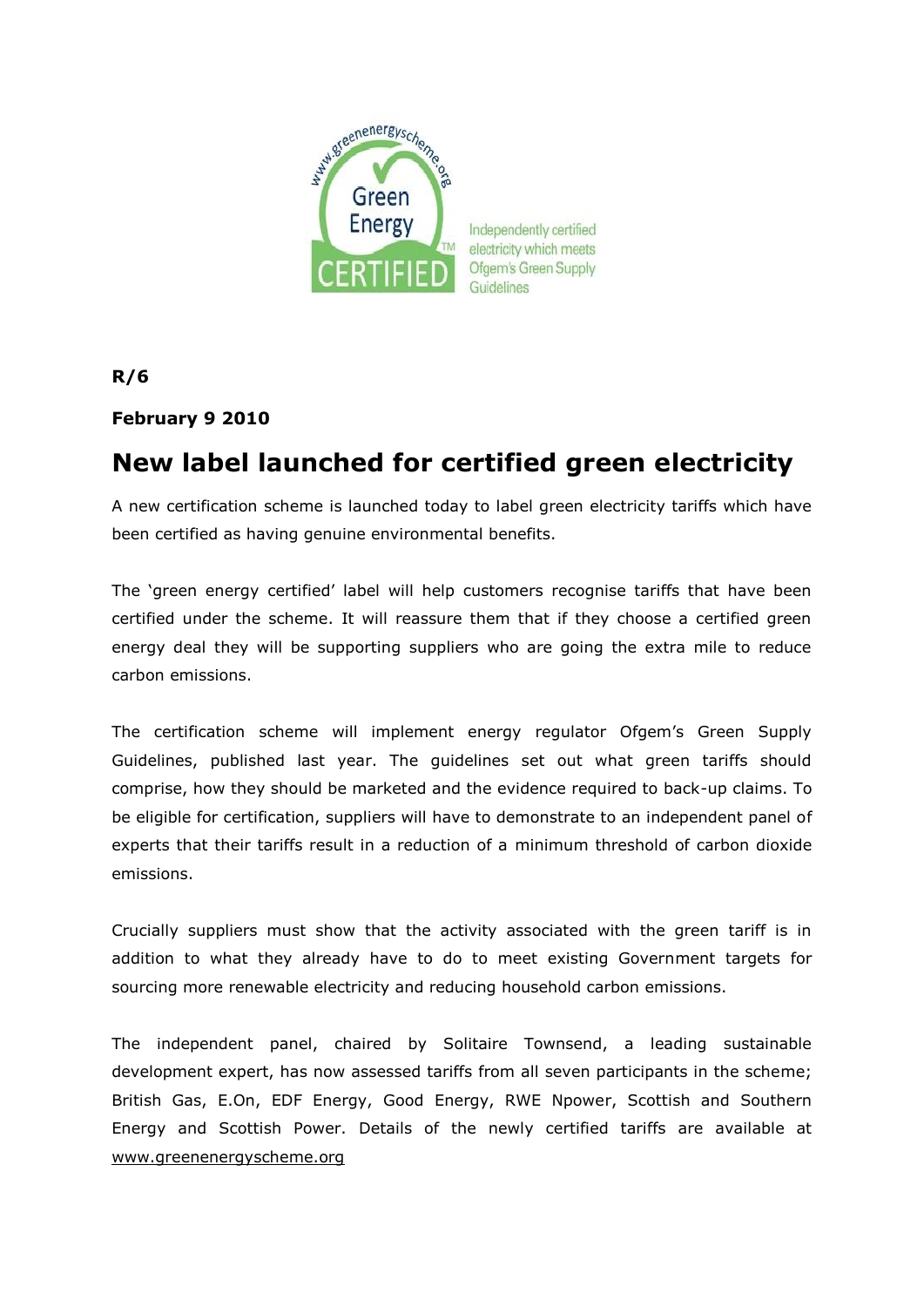Sarah Harrison, Senior Partner, Sustainable Development, Ofgem, said: "Ofgem"s guidelines and the new independently applied label will help give consumers peace of mind that when they buy a green electricity deal it will bring an additional environmental benefit – this is good news for consumers and for green tariffs."

Solitaire Townsend said: "My foremost priority is consumer trust. Only two per cent of Britons currently buy green energy, but I hope that a trustworthy label will convince many more to go green. To rebuild confidence in green energy our independence must mean just that; the panel decisions will be based on evidence not marketing. As a communications expert myself, I'm practised in spotting the difference."

Keith Allott, Head of Climate Change at WWF-UK said: "For far too long, green tariffs have been a swamp of misleading and confusing claims - and have done little or nothing to drive forward new renewable energy schemes. We hope that the new guidelines and certification scheme will be implemented robustly, and begin to give consumers some assurance that by choosing a green tariff they are making a difference."

The certified tariffs can begin to incorporate the new label in their communications from today.

-ends-

# **Notes to editors:**

**1.** Solitaire Townsend is Co-founder of Futerra, the sustainable development communications agency. She sits on the United Nations Taskforce for Sustainable Lifestyles, is a Trustee of Tomorrows Company and was named Ethical Entrepreneur of the year in 2008.

#### **2. What is a green supply tariff?**

A green tariff is an electricity tariff marketed as having environmental credentials.

## **3. Below are quotes from three of the suppliers which are participating in the scheme:**

Juliet Davenport, founder and CEO of Good Energy, which chaired the Green Guidelines Working Group, said: "Consumers want to know that they are making a real difference to climate change and thanks to this new green energy scheme they can now be assured of it. This scheme should put an end to greenwash in the market and, under the leadership of the independent panel, should significantly boost demand for renewables in the UK."

Jim Macdonald, Commercial Director, E.ON Retail, said: "These new guidelines are an excellent signpost for customers who now have complete clarity on the type of green energy they"re buying. We"re delighted to have green products for residential and business customers which have both achieved Ofgem green supply certification. In